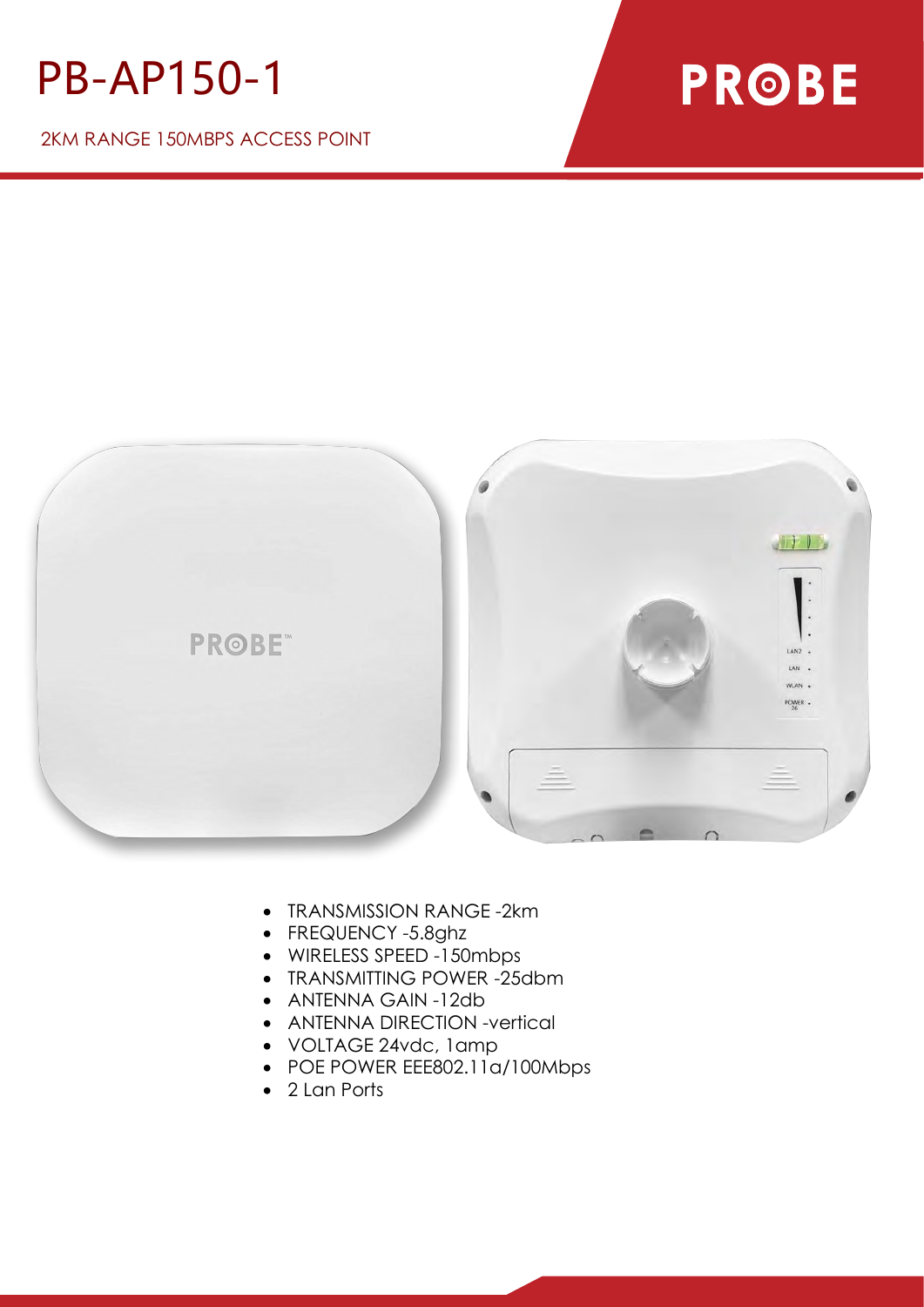| Chipset                | Atheros AR9344 600MHz                                           |                                                  |                  |                |                                      |  |
|------------------------|-----------------------------------------------------------------|--------------------------------------------------|------------------|----------------|--------------------------------------|--|
| Memory                 | DDR2 64MB                                                       |                                                  |                  |                |                                      |  |
| Storage                | 8MB Flash                                                       |                                                  |                  |                |                                      |  |
| IC                     | <b>SiGe5012B</b>                                                |                                                  |                  |                |                                      |  |
| Port                   | 10/100Mbps                                                      | LAN*2                                            |                  |                |                                      |  |
| Speed                  | 11a:54M,48M,36M,24M,18M,12M,9M,6Mbps                            |                                                  |                  |                |                                      |  |
|                        |                                                                 |                                                  |                  |                |                                      |  |
|                        | 11n:7.2M, 14.4M, 21.7M, 28.9M, 43.3M, 57.8M, 65M, 72.2M, 14.4M, |                                                  |                  |                |                                      |  |
|                        | 28.9M, 43.3M, 57.8M, 86.7M, 115.6M, 130M, 144.4, 150Mbps        |                                                  |                  |                |                                      |  |
| Transmission           | <b>DSSS</b>                                                     |                                                  |                  |                |                                      |  |
| Modulation             | OFDM/BPSK/QPSK/CCK/DQPSK/DBPSK                                  |                                                  |                  |                |                                      |  |
| Standard               | IEEE802.11n, IEEE802.11a, IEEE802.3u                            |                                                  |                  |                |                                      |  |
| Protocol               | CSMA/CA,TCP/IP,IPX/SPX,NetBEUI,DHCP,NDIS3,NDIS4,NDIS5           |                                                  |                  |                |                                      |  |
| Channel                | 4900~6100MHz                                                    |                                                  |                  |                |                                      |  |
| Power dissipation      | ≤3W                                                             |                                                  |                  |                |                                      |  |
| Power                  | POE 24V 1A/48V 0.5A                                             |                                                  |                  |                |                                      |  |
| <b>RF</b><br>@25°C±2dB |                                                                 | 23±2dBm<br>6-24Mbps                              |                  |                |                                      |  |
|                        | 802.11a                                                         | 36-48Mbps<br>22±2dBm                             |                  |                |                                      |  |
|                        |                                                                 | 54Mbps<br>$21\pm2$ dBm                           |                  |                |                                      |  |
|                        | 802.11n                                                         |                                                  |                  | <b>MCS 0-3</b> | 23±2dBm                              |  |
|                        |                                                                 | <b>HT20</b>                                      | MCS <sub>4</sub> |                | 22±2dBm                              |  |
|                        |                                                                 |                                                  | MCS <sub>5</sub> |                | 21.5±2dBm                            |  |
|                        |                                                                 |                                                  | MCS <sub>6</sub> |                | $21\pm2$ dBm                         |  |
|                        |                                                                 |                                                  | MCS <sub>7</sub> |                | 20.5±2dBm                            |  |
|                        |                                                                 |                                                  | <b>MCS 0-3</b>   |                | 22±2dBm                              |  |
|                        |                                                                 |                                                  | MCS <sub>4</sub> |                | 21.5±2dBm                            |  |
|                        |                                                                 | <b>HT40</b>                                      | MCS <sub>5</sub> |                | $21\pm2$ dBm                         |  |
|                        |                                                                 |                                                  | MCS <sub>6</sub> |                | 20.5±2dBm                            |  |
|                        |                                                                 |                                                  | MCS <sub>7</sub> |                | 20±2dBm                              |  |
| Sensitivity            | 802.11a                                                         | 6Mbps $\leq$ -89; 54Mbps $\leq$ -73              |                  |                |                                      |  |
|                        | 802.11n                                                         | <b>HT20</b><br>$MCS 0 \le -86$ ; $MCS 7 \le -68$ |                  |                |                                      |  |
|                        |                                                                 | <b>HT40</b>                                      |                  |                | $MCS$ 0 $\leq$ -83; MCS 7 $\leq$ -65 |  |
| Antenna<br>Management  | Frequency                                                       | 4900~6100MHz                                     |                  |                |                                      |  |
|                        | Polarization                                                    | Vertical<br>12DBi                                |                  |                |                                      |  |
|                        | Gain                                                            | Yes                                              |                  |                |                                      |  |
|                        | <b>WEP Management</b><br><b>SNMP MIB</b>                        | Yes                                              |                  |                |                                      |  |
|                        | <b>Telnet</b>                                                   | Yes                                              |                  |                |                                      |  |
|                        | Serial                                                          | Yes                                              |                  |                |                                      |  |
| Security               | <b>MAC Address Control</b>                                      | <b>No</b>                                        |                  |                |                                      |  |
|                        | Encryption                                                      | WEP 64/128bits, WPA, WPA2, 802.1x                |                  |                |                                      |  |
| Operating<br>Condition | <b>Operating Temperature</b>                                    | $-30$ ~65℃                                       |                  |                |                                      |  |
|                        | Storage Temperature                                             | -50 $\sim$ 80°C                                  |                  |                |                                      |  |
|                        | Humidity                                                        | ≤95% (Non-condensed)                             |                  |                |                                      |  |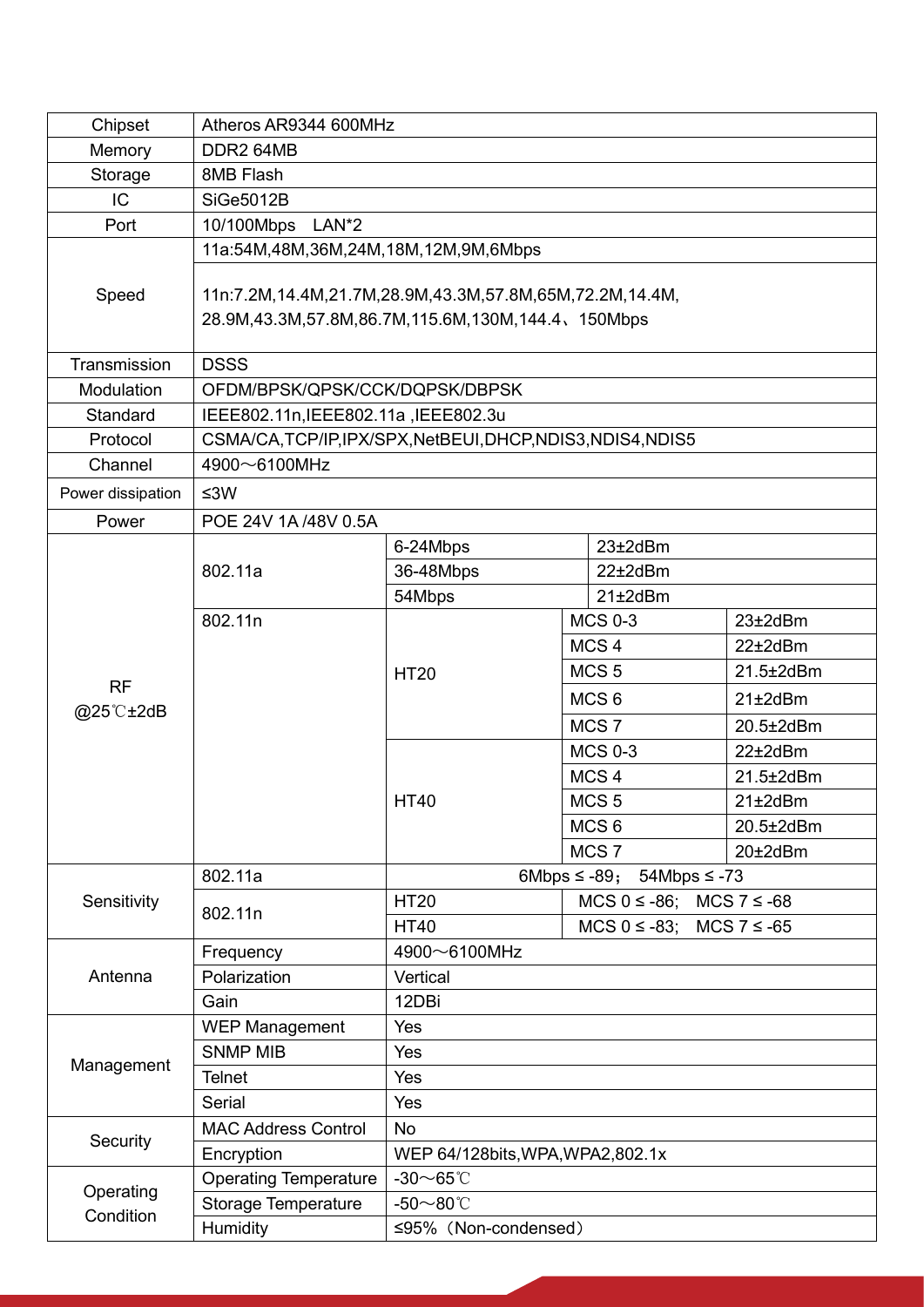

Size:595x470X255MM G.W:11.5kg QTY: 10PCS